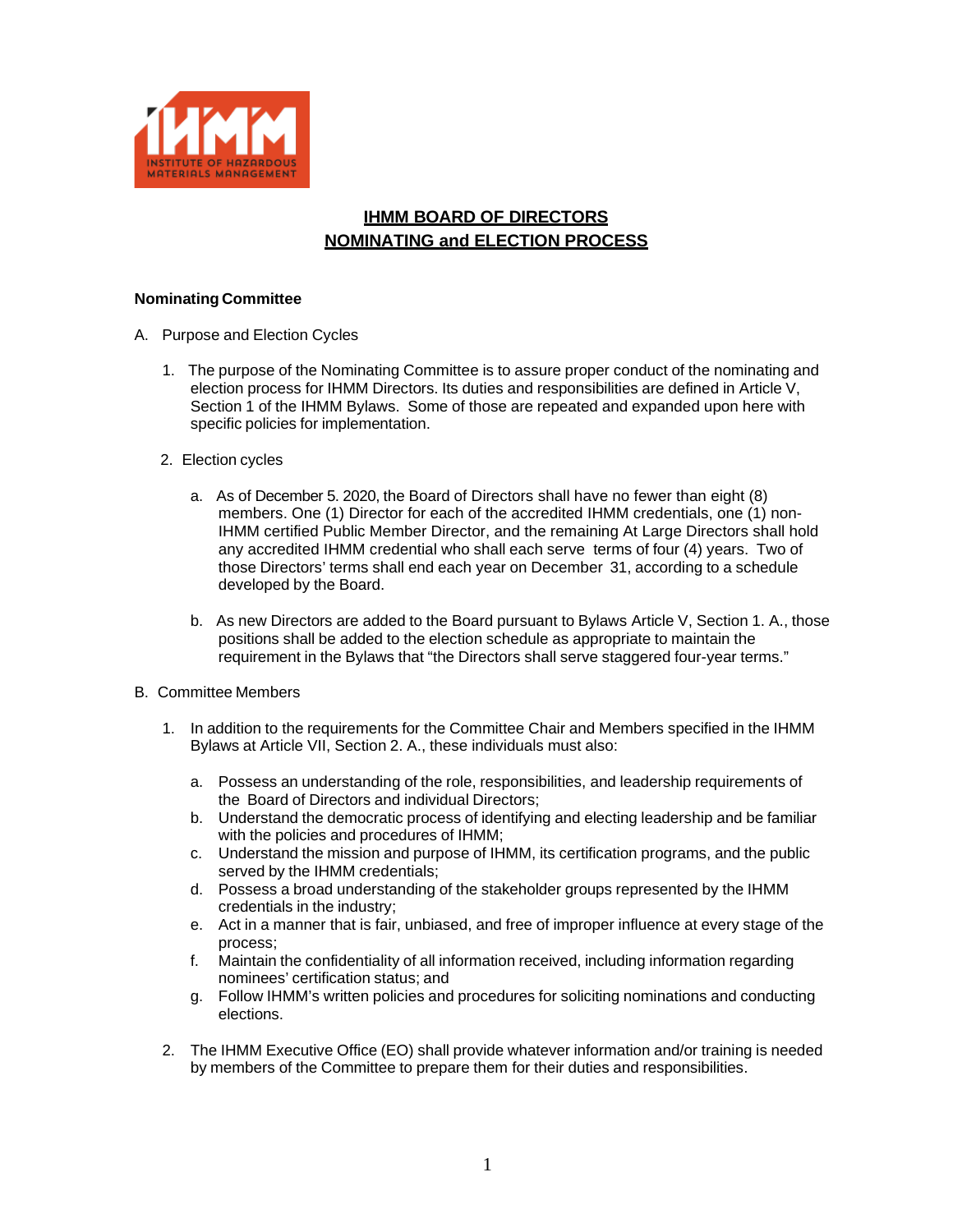## C. Solicitation of Nominees

- 1. The Committee Chair shall set the timeline for the Committee's work, based upon these target dates:
	- a. Call for Candidates should be announced in the first quarter of the calendar year.
	- b. The election should be conducted in the first three weeks of October each year.
	- c. Results of elections should be announced by November 15 of each year.
	- d. Newly elected IHMM Directors assume office on January 1 of each year.
- 2. At the appropriate time, the Committee shall issue a Call for Candidates, which will require submission of a statement including, at a minimum, the following information. The Committee may issue a form or checklist to solicit this information in an organized format:
	- a. Names and contact information for both nominator and nominee
	- b. Areas of nominee's expertise
	- c. The candidates for the Board shall detail service to the IHMM in terms of service on IHMM Committees or Task Forces, serving as a Chair of an IHMM committee or Task Force, including the dates and description of service. Preference is to be given to candidates who have served IHMM on committees and/or task forces.
	- d. A biography or résumé detailing the nominee's experience, education, employment history, and other relevant background information
	- e. Demographic information for the nominee, including employment setting, region represented, segments of the industry represented (environmental, health/safety, security, transportation, government, etc.)
	- f. Consideration of demographic information shall give preference to candidates where IHMM does not currently have Board members.
	- g. A description of the nominee's leadership and volunteer experience
	- h. A description of the nominee's expertise in any specific areas the Board may deem necessary and desirable
		- i. The Board from time to time may need to fill the position(s) with Director(s) possessing specific skills or expertise, for example, in the event a new credential or program is being developed and no resident experience exists.
- 3. In addition, each nominee must submit the following information to assist the Nominating Committee in evaluating eligibility. The EO will verify items marked (\*):
	- a. The expiration date of his/her IHMM certificate;
	- b. A statement declaring good-standing status\*, or a pledge to bring the certification status up to good standing before the establishment of the slate;
	- c. A statement that no sanctions have been imposed and no investigation is pending on his/her credential\*; and
	- d. Any additional remarks he or she wishes to make (up to 100 words) concerning the purpose of the candidacy, issues to be addressed during the term of service, and relevant previous accomplishments.
	- e. Acknowledge and agree to a background check if selected as a candidate.
- 4. The final submission must be signed by the nominee, attesting to the accuracy of the information provided and verifying his or her willingness to participate in the nominating and election process.
- D. Selection of Candidates
	- 1. To allow for a true election, the Committee shall endeavor to nominate more candidates than there are positions to fill. However, in the event that only one qualified candidate emerges for any position(s), IHMM certificants will be assured that the Nominating Committee has vetted the individual(s) and they are indeed qualified.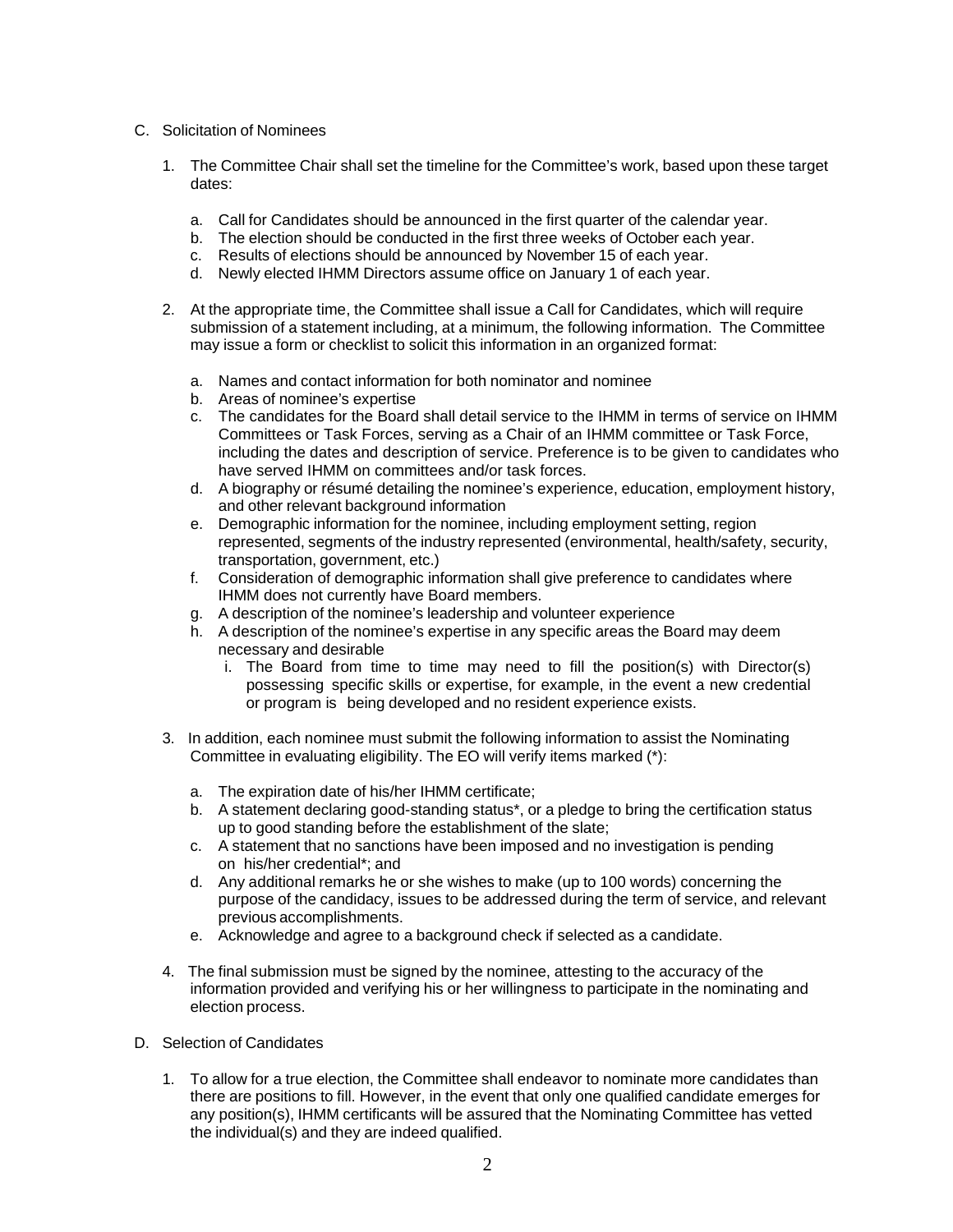- 2. Review of candidate information
	- a. Each nomination shall be evaluated against the criteria for service on the Board as enumerated above and any special needs that have been identified for Board diversity or specialized expertise.
	- b. The Committee shall solicit pertinent information about each nominee from the EO.
	- c. After the first round of review, the Committee shall notify nominees to let them know whether they have met the qualifications and to provide them an opportunity to supplement their submissions.
	- d. All nominees shall be granted the same amount of time to remedy qualification problems (such as certification status) and submit any supplemental information.
	- e. The Committee is encouraged to interview candidates who are seeking nomination for Board positions.
- 3. Establish a slate of candidates
	- a. Once the deadline for supplemental information has passed, the Committee shall perform a final evaluation of the nominations.
	- b. The EO shall submit the nominations to a third-party background check.
	- c. The Committee shall approve nominations by majority vote.
	- d. The Committee shall notify all nominees of its determinations.
	- e. The final slate shall be submitted to the Board for final approval.
	- f. The Committee will retain all nominations found to be eligible in the event the Board has a vacancy and calls upon the Committee to provide suitable candidates from which to select replacements on the Board.
- E. Develop the Official Ballot
	- 1. Candidates shall be listed on the ballot alphabetically for the positions for which they are running.
	- 2. Biographical information shall be included on the ballot, as provided and verified by the nominees under §C.3-4, above.
	- 3. The Committee may remove any candidate from the ballot previously approved to be on the ballot at its discretion, provided that the Committee first notifies the Board of its intention to do so and the reasons for removing the candidate.

## F. Election

- 1. Elections shall be conducted by electronic voting.
- 2. The EO shall contract with an electronic voting vendor and monitor performance under the contract for a fair and valid election.
- 3. The EO shall publish a notice to all eligible voters of the availability of the voting process, specifying the opening and closing dates.
- 4. The constituency shall be allowed a window of at least three (3) weeks during which to submit their votes.
- 5. The candidate(s) receiving the most votes—a plurality—shall be elected to the position(s) open for election.
- 6. The EO shall obtain results from the vendor and report them to the Committee within one week after the close of voting. The report shall include the following: